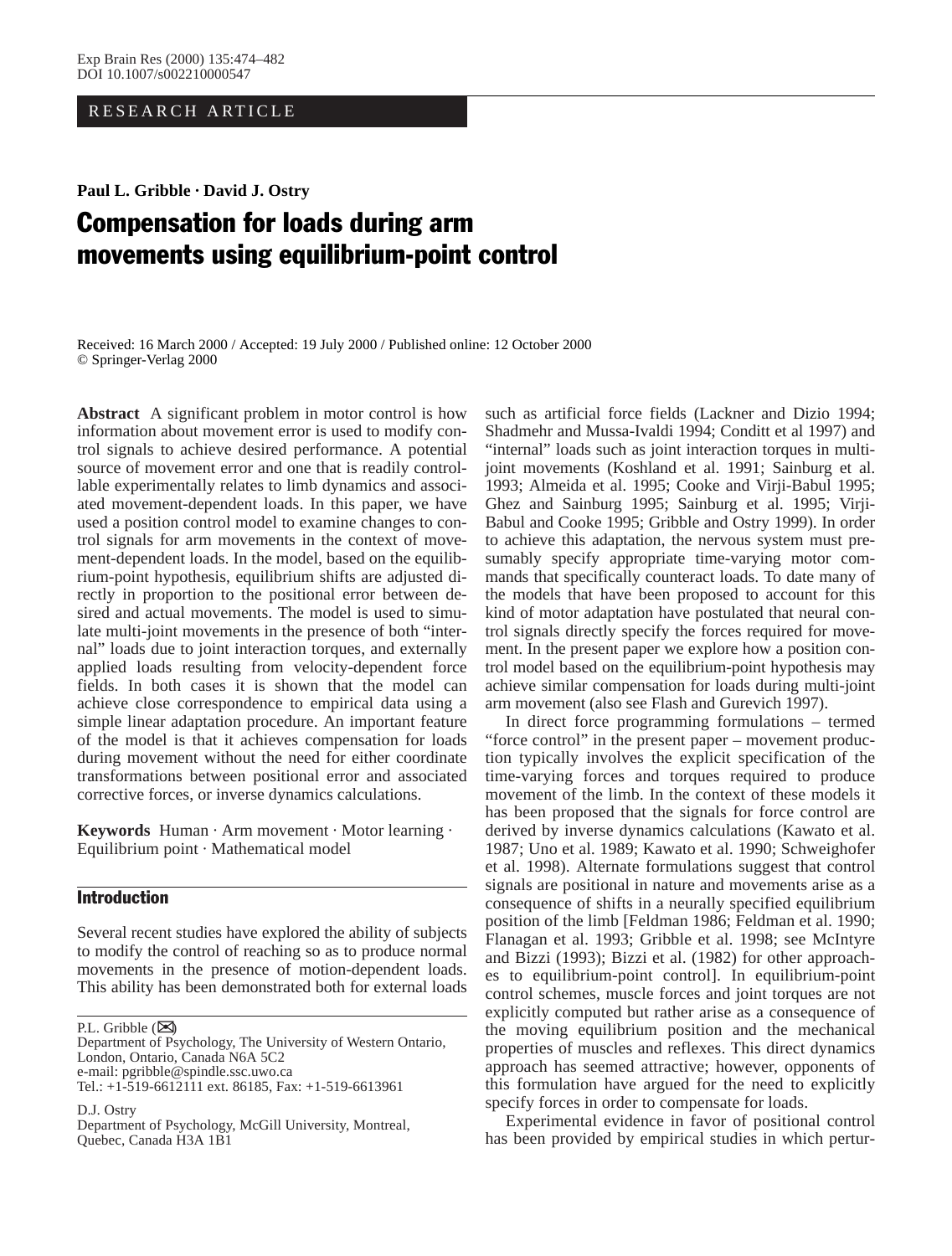bations are delivered to the limb both in postural tasks and during movement. Mussa-Ivaldi et al. (1985) report that after applying perturbations in statics, forces are generated which act to return the limb to the original posture (also see Flash and Mussa-Ivaldi 1990). Similarly, Won and Hogan (1995) have shown that when the limb is perturbed during reaching movements, restoring forces act to return the limb to the unperturbed trajectory. This positional stability during movement is consistent with the idea that shifts in a centrally specified equilibrium position underlie voluntary arm movement. Evidence for positional control is also provided by unloading experiments which suggest that control signals specify a threshold length or joint angle for force development, and that changes to this threshold may underlie voluntary changes in limb position (Feldman 1966; also see Feldman and Orlovsky 1972).

In the present paper we show that a model based on the equilibrium-point hypothesis may compensate for movement-dependent loads by modifying the form of time-varying equilibrium shifts using a simple iterative procedure. Examples of this formulation are presented in the context of both external loads imposed by artificial force fields, and changes in joint interaction torques associated with multi-joint reaching movements. Using a procedure in which positional control signals are adjusted in direct proportion to positional movement error, we demonstrate that equilibrium-point models can achieve adaptation comparable to that previously attributed to direct force control models, without the need for inverse dynamics calculations.

### Materials and methods

#### Arm model

A model of two-joint planar arm motion is used to simulate shoulder and elbow rotation in a horizontal plane [see Gribble et al. (1998) for a full description]. Six muscles are modeled – singlejoint elbow and shoulder flexors and extensors, and a double-joint flexor and extensor spanning both joints. Musculo-skeletal geometry is estimated from anatomical sources (An et al. 1981, 1989; Winters and Woo 1990). Muscle force generating ability varies with estimates of physiological cross-sectional area (Winters and Woo 1990). Equations of motion relating accelerations to joint torques were obtained using Lagrangian methods.

The muscle model used in the simulations is a variant of the Zajac (1989) formulation and includes excitation and contraction dynamics and passive muscle stiffness (Fig. 1C). Control signals are based on the  $\lambda$  version of the equilibrium-point hypothesis. In the model, muscle force depends on the difference between a muscle's actual length and a centrally specified threshold length for motoneurone activation, λ, as well as on length- and velocitydependent afferent feedback and reflex delays. Simulated movements are produced by continuous, time-varying shifts in joint equilibrium angles. These joint-level equilibrium shifts, analogous to the *R* command in previous versions of the model (Feldman et al. 1990; Flanagan et al. 1990) involve coordinated changes in the values of individual muscle λs. In addition a co-contraction command analogous to the C command can independently change impedance at a given position or during movement. A full description of the procedure relating equilibrium shifts to individual muscle  $\lambda$ s, and other aspects of the model may be found in Gribble et al. (1998).

Muscle model parameters related to limb stiffness and damping have been set in order to match empirical estimates of limb impedance in statics (Bennett 1993; Tsuji et al. 1995; Gomi and Kawato 1996). Muscle model parameters have been scaled so that stiffness at the shoulder and elbow have values of 12 Nm/rad and 6 Nm/rad in statics, and maximum values of 40 Nm/rad and 20 Nm/rad during movement. Viscosity in statics is 0.7 Nms/rad at the shoulder and 0.4 Nms/rad at the elbow, and the numerical values of viscosity during movement are 5–7% of maximum joint stiffness [see Gribble et al. (1998) for further details].

#### Simulations

A model is described for adjusting the time-varying form of equilibrium control signals in order to compensate for loads. In this formulation adjustments to control signals are based on a direct measure of movement error – the difference between desired and actual joint angles. Movement error is in the same coordinate space and shares the same units as simulated control signals (equilibrium joint angles). An advantage of this approach over inverse dynamics formulations is that it eliminates the need for inverse dynamics calculations to specify the compensatory forces (see Discussion). This model is also consistent with the idea that the equilibrium shift is gradual (Bizzi et al. 1984), and is similar in form to the actual movement (Won and Hogan 1995).

In the present formulation, control signals necessary to produce a desired movement are adjusted in the following way. Figure 1A shows an example using single-joint movement. An initial estimate of the control signal (*dashed line, first row*) corresponds to the time-varying joint angle associated with the desired movement (*alternating dots and dashes*), time-advanced by *d* ms, which corresponds approximately to transmission delays and muscle activation dynamics [see Zajac (1989) and Partridge and Benton (1981) for examples]. In the present simulations, a value of 120 ms for *d* was used (see below for sensitivity analyses). This initial command results in a simulated movement (*solid line*) that is different than the desired movement. It should be noted that the initial control signal is based entirely on the desired kinematics – no calculation of the required joint torques is involved.

The difference between the desired and actual movement (*solid line, second row*) is likewise time-advanced by *d* ms (*dashed line*) and then added to the previous control signal. In this way information about movement error is directly incorporated into a new command. The *solid line* shown in the third row gives the new control signal and the *dashed line* shows the original command. The simulation is repeated using the new control signal (*fourth row, dashed line*) and results in a predicted movement (*solid line*) that is closer to the desired trajectory (*dots and dashes*).

This may be summarized as follows:

- 1. An initial time-varying joint equilibrium angle *R*(*t*) takes the form of the desired movement  $M_{\text{des}}$ . This initial command is time-advanced by *d* ms (see below):  $R(t)=M_{\text{des}}(t+d)$ .
- 2. A simulated movement  $M_{obs}(t)$  is produced using control signal *R*(*t*).
- 3. The values of the time-varying joint angles associated with  $M<sub>obs</sub>(t)$  are subtracted from those associated with  $M<sub>des</sub>(t)$  to obtain time-varying movement error  $M_{\text{err}}(t)$ :  $M_{\text{err}}(t) = M_{\text{des}}(t) - M_{\text{obs}}(t)$ .
- 4.  $M_{\text{err}}$  is advanced in time and added to the control signal  $R(t)$  to get a new control signal:  $R'(t) = R(t) + M_{\text{err}}(t+d)$ . Movement is then simulated using the new control signal, and the algorithm is repeated.

Figure 1B shows the effects of carrying out several iterations of this procedure. The simulated movement is a two-joint reaching motion involving shoulder flexion and elbow extension. *Panel 1* shows performance of the model before any adjustments are carried out. As above, an initial estimate of the control signals (*dashed lines*) corresponds to the desired joint angles (*dots and dashes*) time-advanced by *d* ms. The resulting simulated movements are shown with *solid lines*. After a single iteration using the model described above (*panel 2*), predicted movement more close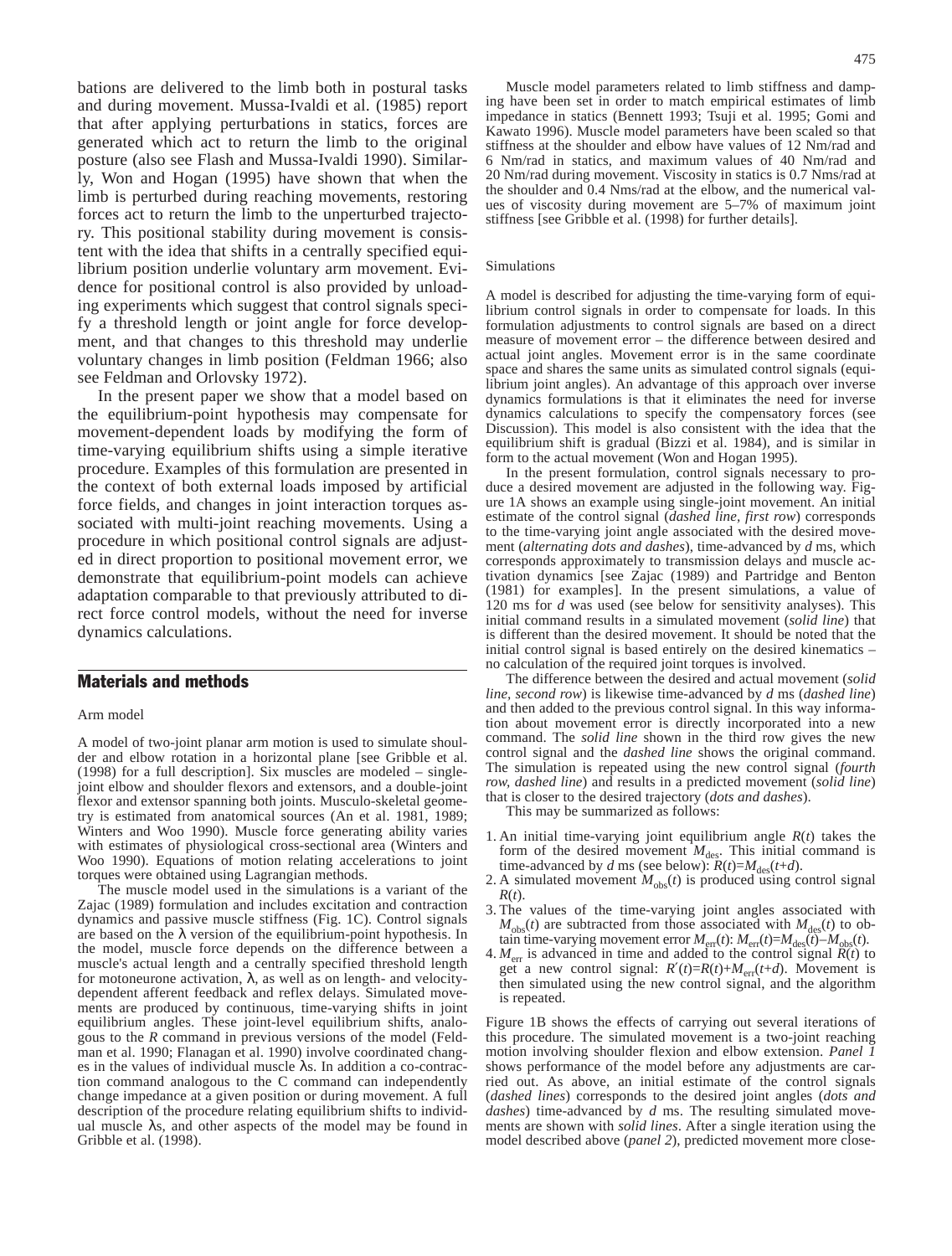**Fig. 1A–C** Procedure for modifying equilibrium shifts in the presence of loads. **A** The steps involved in adjusting the form of the neurally specified equilibrium shift (*dashed line*) to match simulated movement (*solid line*) to a desired motion of the limb (*dots and dashes*). The positional error between desired and actual movements (*second row*) is time-advanced (*dashed line*) and then added to the previous control signal (*third row, dashed line*) to give a new control signal (*third row, solid line*). This new control signal results in a movement which better approximates the desired movement (*bottom row*). See text for details. **B** The effect of repeating the procedure 5 times. **C** The muscle mechanical model used to generate the simulated movements [see Gribble et al. (1998) for details]



ly matches the desired movement. With successive iterations (*panels 3–5*) movement error is further reduced.

The model described above was used to assess the form of control signals needed to compensate for two classes of movement-dependent loads. First, reaching movements performed in a velocity-dependent force field are simulated. Second, two-joint reaching movements are simulated in which the direction of joint interaction torques at the shoulder and elbow are varied.

# **Results**

Figure 2 gives simulations of planar reaching movements performed in a velocity-dependent force field comparable to that described by Bhushan and Shadmehr (1999). Figure 2A shows simulated movements in the absence of external forces. Eight movements, 10 cm in length, are simulated from a single central position. *Dashed lines* indicate simulated control signals and *solid lines* give predicted movements of the hand. The desired movement in each case is a

straight line minimum-jerk trajectory in Cartesian space (*dots and dashes*) (Flash and Hogan 1985). Movement duration is 500 ms which is comparable to that reported in Bhushan and Shadmehr (1999). Two iterations of the model described above were used to generate the control signals. Note that in the absence of loads, the simulated control signals are in all cases relatively straight and similar in form to the desired movement. The co-contraction command was constant throughout the simulated movements. The magnitude of the co-contraction command was associated with maximum joint stiffness of 38 Nm/rad at the shoulder and 19 Nm/rad at the elbow during movement [see Gribble et al. (1998) and text below].

Figure 2B shows predicted movements performed in a velocity-dependent force field using the same control signals as in Fig. 2A. The simulated force field was such that at any point in time forces at the hand were orthogonal to the instantaneous direction of hand motion and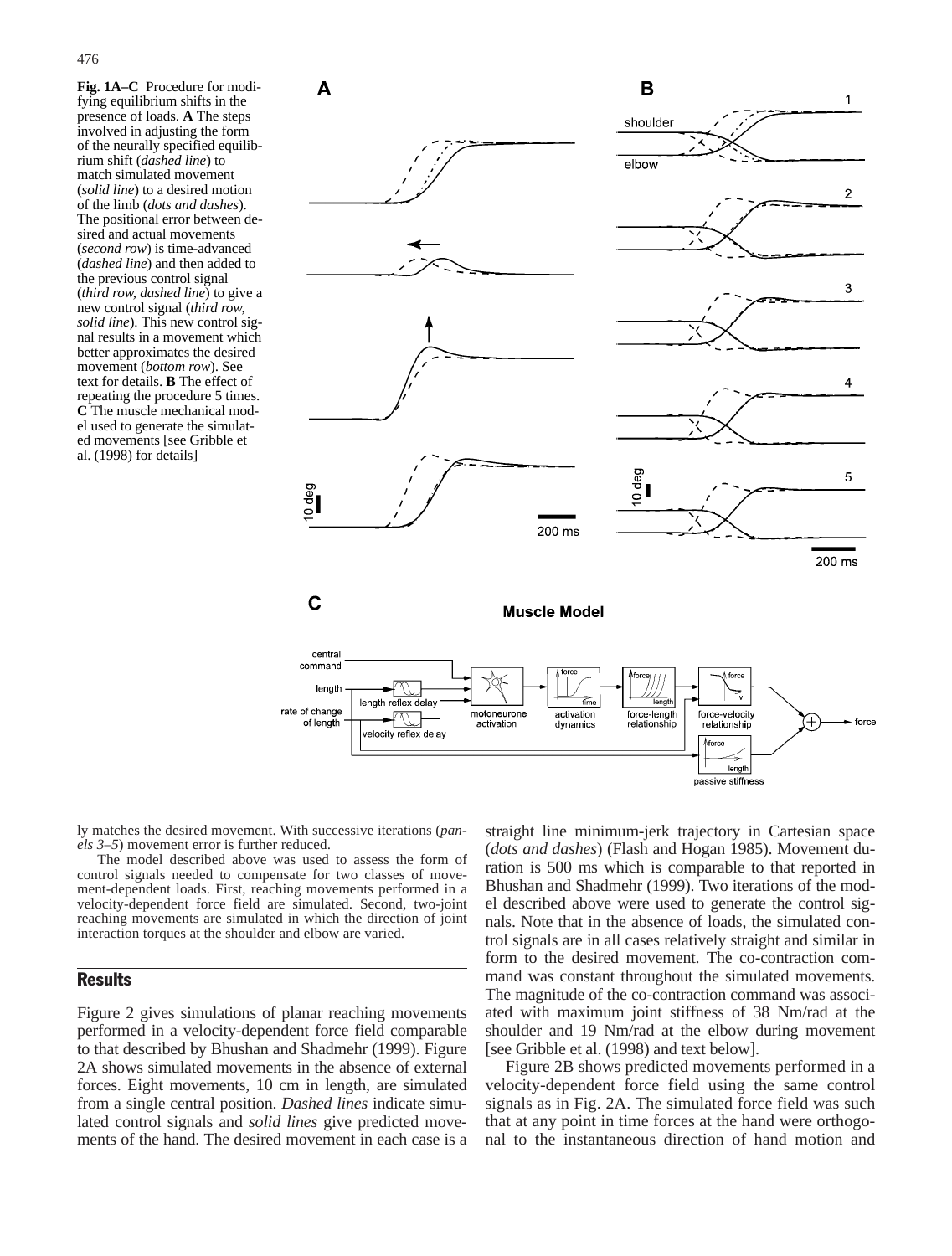

Fig. 2A–D Simulated reaching movements in a velocity-dependent force field. **A** Simulated hand trajectories (*solid lines*), desired trajectory (*dots and dashes*) and simulated equilibrium shifts (*dashed lines*) in a null field. **B** The effect of using the control signals given in **A** for simulated movements in a velocity-dependent force field (see text). **C** The results of using the adaptation procedure described in the text to modify the equilibrium shifts so as to produce straight hand movements in the force field. The modified equilibrium shifts are again shown with *dashed lines*. **D** The aftereffect associated with using the (adapted) control signals shown in **C** after sudden removal of the force field

varied in magnitude with movement velocity (Bhushan and Shadmehr 1999). It can be seen that large deviations in predicted movement (*solid lines*) occur relative to the desired movement (*dots and dashes*). Performance of the model under these conditions is similar to that observed by Bhushan and Shadmehr (1999) when subjects were first exposed to the force field prior to learning.

Figure 2C gives predicted movements after the procedure described above is used to modify control signals to bring the predicted movement into correspondence with the desired movement. Four to five iterations per condition were required to achieve this level of correspondence. It may be noted that the adjusted control signals (*dashed lines*) are almost mirror images of the unadapted trajectories (*solid lines*) in Fig. 2B. This reflects the changes in control signals required to offset the effects of the force field on the limb.

Finally, Fig. 2D shows the predicted after-effect associated with suddenly removing the force field. In empirical studies the rationale for examining the form of movement after removal of the force field is to understand the way in which control signals have been modified during learning. It has been proposed that the form of the movement following removal of the field reflects the form of the control signal needed to generate movements in the presence of the velocity-dependent load (Shadmehr and Mussa-Ivaldi 1994). In Fig. 2D it can be seen that the simulated movements (*solid lines*) following removal of the force field are indeed similar to the form of the equilibrium trajectory (*dashed lines*) needed to produce straight movements in the presence of the load.

It may be noted, particularly in Fig. 2C, that oscillation occurs at the end of the simulated movement. This



**Fig. 3A–H** Modeled control signals for multi-joint pointing movements. In order to explore the control of interaction torques, the velocity and direction of joint motion are varied. All panels show shoulder angle as the upper trace at the beginning of movement. **A**–**D** Movements in which elbow motion is held constant but the direction of shoulder motion (and hence the direction of the interaction torque at the elbow) is reversed. **E**, **F** Movements in which shoulder motion is constant and the direction of elbow movement (and the direction of the interaction torque at the shoulder) is varied. Two movement speeds are shown: slower (**A**, **B**, **E**, **F**) and faster movements (**C**, **D**, **G**, **H**). Simulated co-contraction levels vary directly with peak movement velocity (see Gribble et al. 1998). Two iterations of the adaptation procedure were used for all movements shown here

may arise due to factors such as underdamping, or alternatively it may reflect instability in the learning algorithm. In order to rule out the possibility that instability may result after further iterations, we repeated these simulations using 100 iterations of the adaptation procedure. It was found that the system remains entirely stable even after 100 iterations – the predicted movements are virtually identical to the desired movements, and the simulated equilibrium shifts are smooth, continuous functions. It may also be noted that while the simulations presented here provide a qualitative approximation to the experimental data, no attempt has been made to precisely match the many features of arm movement described in the Bhushan and Shadmehr (1999) formulation.

Figure 3 shows simulations of multi-joint reaching movements taken from Gribble and Ostry (1999). In that study, by varying the magnitude and direction of joint rotations, we manipulated naturally occurring loads that either assist or oppose movement. We showed that predictive changes in electromyographic activity are observed in shoulder and elbow muscles that vary with the torques at each joint which arise due to motion of the other joint ("interaction torques"). The aim of the simulations shown in Fig. 3 is to explore the extent to which the positional control scheme presented here can account for these predictive adjustments for loads due to multi-joint dynamics, and more generally, whether equilibrium-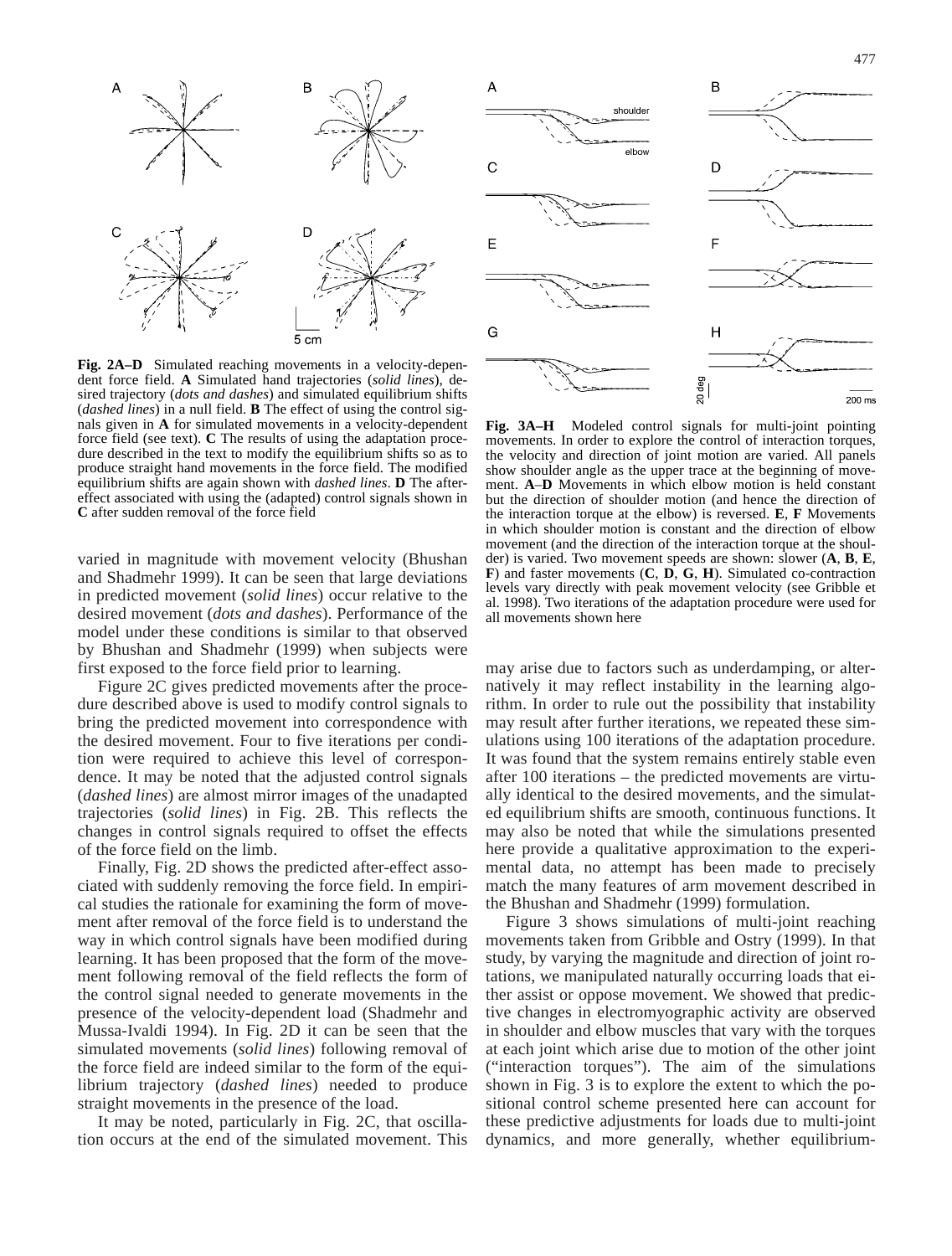The movements shown in Fig. 3 were chosen to systematically vary the direction of joint interaction torques at the shoulder and elbow (torque at one joint due to motion at the other joint, including both velocity- and acceleration-dependent terms). Two kinds of movements are presented – movements in which elbow kinematics are held constant and the direction of shoulder motion is varied (Fig. 3A–D), and movements in which shoulder kinematics are constant and elbow direction is varied (Fig. 3E–H). Thus in Fig. 3A–D, the torque at the elbow due to shoulder motion is varied, whereas in Fig. 3E–H, the torque at the shoulder due to elbow motion is varied. The simulations are repeated for slower movements (Fig. 3A, B, E, F) and more rapid movements (Fig. 3C, D, G, H). As movement speed increases, the magnitudes of interaction torques likewise increase. Empirical data from one subject are shown with *dots and dashes*, simulated movements are shown with *solid lines* and control signals derived using the model described above are given with *dashed lines*. The flexion direction is downward. Two iterations using the model described above were used to generate the simulated control signals. Note that unlike in Fig. 2, in which we present both the control signals in the absence and presence of external load, in Fig. 3 we show only simulations after control signals have been adjusted to compensate for loads.

In all cases it can be seen that the simulated movements match the empirical data closely. The control signals are basically monotonic with some overshoot at the end of the simulated equilibrium shifts. Gomi and Kawato (1996) have claimed that in order to offset forces due to dynamics the form of equilibrium control signals for multi-joint movement must have a "complex" non-monotonic time-varying form. In contrast the present simulations suggest that appropriate changes to relatively simple equilibrium shifts are sufficient to predict empirical movement patterns for both slow and fast multi-joint movement involving interaction torques. The ability to predict movements using relatively simple equilibrium shifts is due to a number of muscle mechanical and reflex properties which are included in the model presented here, but are absent from the Gomi and Kawato (1996) formulation [see Gribble et al. (1998) for further details]. Some small differences can be seen in the form of simulated control signals for movements in which the joints rotate in the same direction compared to those in which the joints rotate in opposite directions (Fig. 3A versus B, C versus D, E versus F, and G versus H). Presumably these differences reflect the changes in control needed to offset inertial and dynamical effects such as interaction torques (Gribble and Ostry 1999).

In these simulations, the modeled co-contraction command was constant throughout the simulated movement. The magnitude of the command varied directly with movement velocity. This scaling of the co-contraction command in proportion to movement speed was based on

findings reported by Gribble et al. (1998) relating co-contraction to empirical measures of joint stiffness during movement (Bennett 1993). Specifically, it was found that when simulated co-contraction varied in proportion to movement speed, simulated joint stiffness matched values observed empirically for single-joint movement. It should be noted that the magnitude of the co-contraction command was scaled in proportion to movement velocity alone. Co-contraction values were not adjusted to compensate for the interaction torques involved in the simulated movements. Co-contraction values used in these simulations correspond to maximum shoulder joint stiffness levels in the range of 20 Nm/rad in statics and 60 Nm/rad during rapid movements (Gribble et al. 1998).

Elsewhere it has been suggested that high stiffness values are required in order to produce multi-joint movement using equilibrium control models (Gomi and Kawato 1996). The modeled stiffness of the limb in the present simulations matches that observed empirically for both single- and multi-joint movement (Bennett 1993; Gomi and Kawato 1996). High stiffness is not required to use equilibrium control in this formulation.

In the present study co-contraction levels were matched to values obtained in Gribble et al. (1998). When co-contraction levels were lower than those needed to match stiffness in empirical studies (Bennett 1993; Gomi and Kawato 1996; Gribble et al. 1998) the derived control signal tended to overshoot the target and displayed terminal oscillation about the final position. When co-contraction levels were higher than those inferred from empirical studies, the equilibrium shift came closer to replicating the form of the desired trajectory. See sensitivity analyses below for further details.

Sensitivity analyses were carried out to assess the dependence of model performance on the number of iterations in the adaptation procedure, the simulated co-contraction level and the time parameter, *d*. Simulations of the empirical data shown in Fig. 3 were used for these analyses. Figure 4A shows the effects of increasing the number of iterations (the number of times the control signal is adjusted in the model described above). As the number of iterations increases, the root mean square difference between the empirical and simulated movements decreases. Larger numbers of iterations result in smaller and smaller decreases in fitting error. Figure 4B shows the relationship between the number of iterations and the complexity of the simulated equilibrium shifts (assessed by the root mean squared jerk). As the number of iterations increases, the complexity of the control signal likewise increases in a monotonic fashion. Root mean squared jerk was chosen as a measure of complexity – in particular, of the non-monotonicity of the equilibrium shift – since jerk is inversely related to the smoothness of a time-varying function (Flash and Hogan 1985).

Figure 4C, D gives the dependence of model performance on the simulated co-contraction level. Figure 4C shows that the root mean squared difference between simulated and empirical movements decreases with high-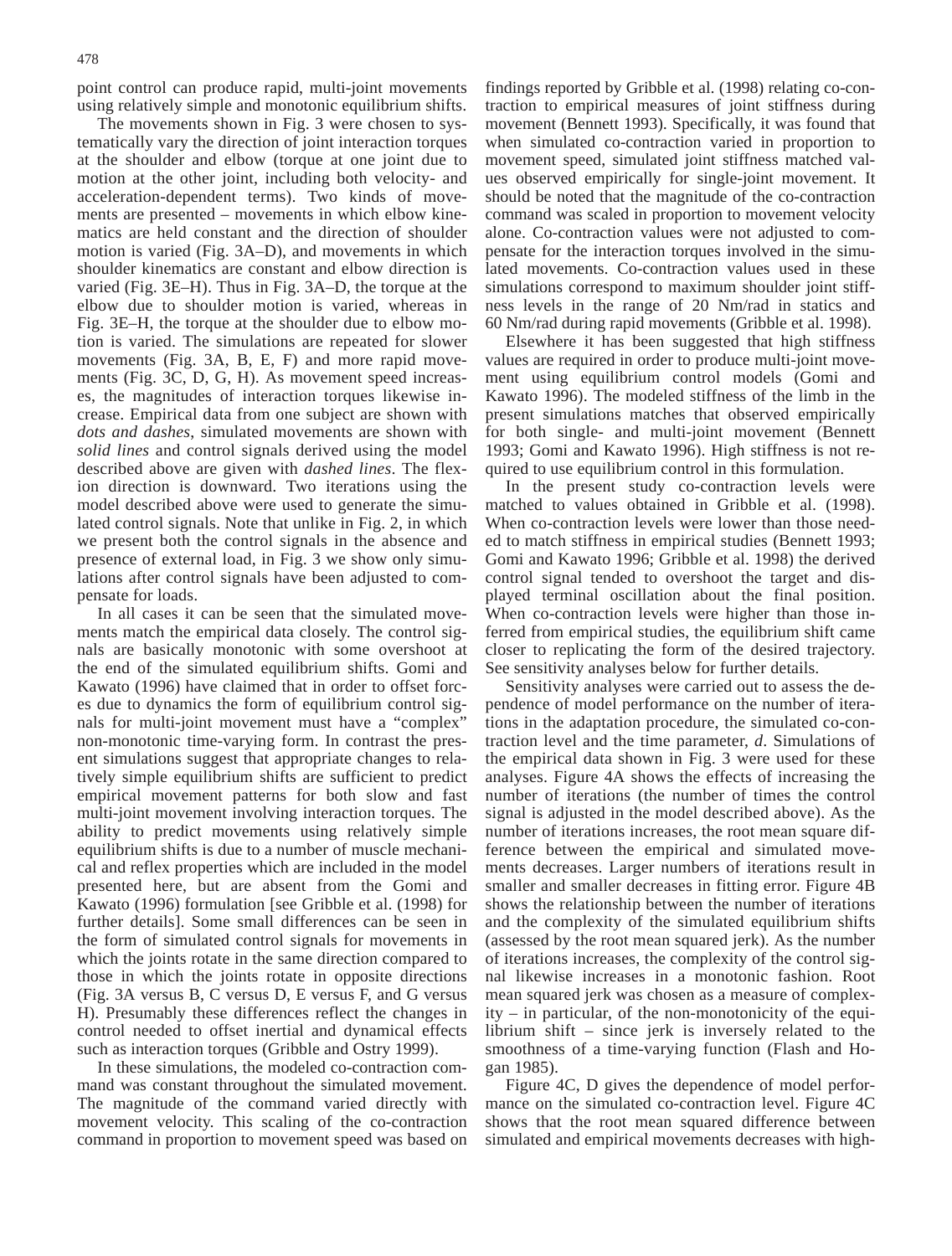

**Fig. 4A–F** Sensitivity analyses. Analyses were based on all movements shown in Fig. 3. The relationship between the number of iterations in the adaptation procedure and the fitting error (**A**) and the complexity of the resulting equilibrium shift (**B**) is shown. **C** The dependence of the fitting error on the level of simulated cocontraction. **D** The dependence of the number of iterations required to reach a fixed level of movement accuracy on the level of simulated co-contraction. The dependence of the fitting error (**E**) and the complexity of the equilibrium shift (**F**) on the value of *d*, the amount by which the error signal is time-advanced prior to summation with the control signal (see text)

er levels of simulated co-contraction. Two iterations of the model were used for the simulations shown in Fig. 4C. Figure 4D gives the relationship between cocontraction level and the number of iterations required to reach a fixed level of accuracy. As the co-contraction level increases, a tendency towards fewer iterations is observed. It may be noted, however, that the dependence of the number of iterations on the co-contraction level is relatively weak.

Figure 4E, F shows the relationship between model performance and *d*, the amount by which the error signal is time-advanced prior to summation with the control signal. The relation between the root mean squared fitting error (Fig. 4E) and *d* is a u-shaped function – as *d* increases, the error decreases to a minimum in the range of 120 ms, and then increases with larger values of *d*. The complexity of the simulated equilibrium shift (root mean squared jerk) shows a weaker dependence on *d* (Fig. 4F), however, the general form of the relationship is similar to that seen in Fig. 4E above.

# **Discussion**

Models of motor control can be generally classified as either force or position controllers. Force control models may require coordinate transformations and inversions to derive control signals appropriate to desired movements, but as a result they can readily reproduce a wide variety of motor behaviors including movements in complex load environments. In contrast, equilibrium-point position controllers avoid the need for inverse dynamics calculations and simplify movement planning; however, reports of their applicability to more complex force environments have been limited (Flash and Gurevich 1997). In the present paper we have shown that an equilibriumpoint model can produce arm movements in the presence of external and self-generated loads. We have shown that using a simple iterative model, equilibrium control signals may be adjusted based on position error to produce arm movements in the presence of loads.

An implication of the present results is that some information about limb dynamics and external loads is incorporated into control signals in order to carry out the adjustments that offset these loads. It has been suggested that this sort of predictive compensation may be based on "internal models" of the motor system. It has been proposed that the internal model is used both to compute the motor commands needed to produce specific movements (the "inverse model", e.g., Uno et al. 1989; Atkeson 1989; Kawato et al. 1990) and to anticipate the consequences of particular control signals (the "forward model", e.g., Jordan and Rumelhart 1992; Wolpert et al. 1995). The present model focuses on the determination of commands to produce specific movements, but avoids the explicit inversions proposed in other formulations. However, this is not incompatible with the more general notion of internal models, and in particular, with the notion that the nervous system learns to adjust control signals in a predictive manner to compensate for movement-dependent loads.

In this paper we propose a model of how sensory information is used to correct for movement errors. This may be distinguished from the related yet separate issue of generalization in motor learning. There is substantial evidence showing that subjects use information gained in learning to perform individual movements to generalize to novel situations (Shadmehr and Mussa-Ivaldi 1994; Lackner and Dizio 1994; Gandolfo et al. 1996; Conditt et al. 1997; Goodbody and Wolpert 1998; Conditt and Mussa-Ivaldi 1999). The model presented here is not a model of generalization but comprises one of its essential components. Generalization is presumably based on the kinds of information obtained in the acquisition of individual movements. The model proposed here may be incorporated in any model of generalization that involves a learned mapping between control signals and desired states (Jordan and Wolpert 2000).

There are a number of advantages of the present model. First, as noted above, there is no need for inverse dynamics calculations in order to specify the control sig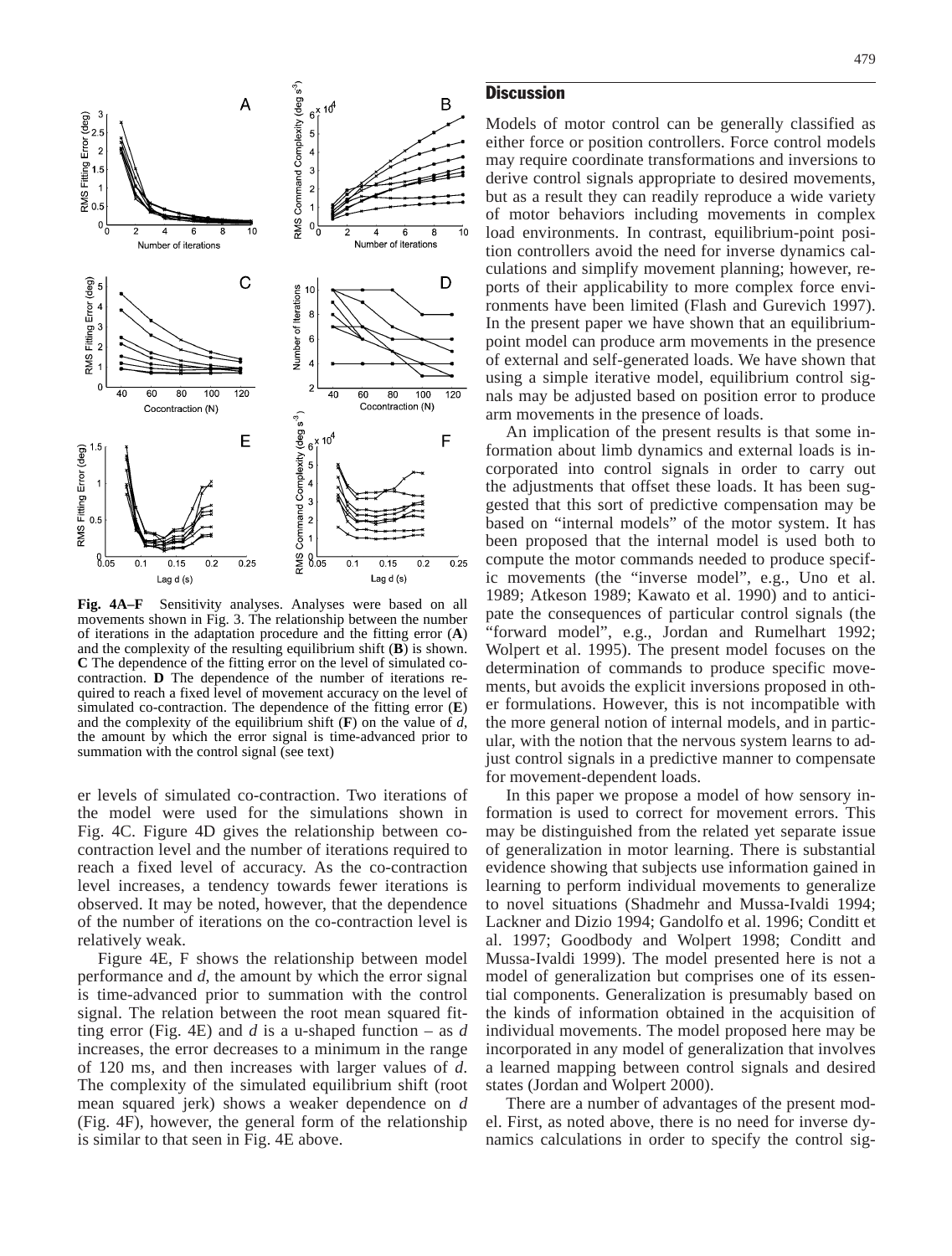nals required for a given movement. In the model, timevarying muscle forces and joint torques arise as a consequence of the shifting equilibrium, muscle properties and reflexes, and are not explicitly computed. In contrast, in force controllers, errors in position must be transformed into appropriate changes in force. Moreover, an advantage of equilibrium-point models such as the one used in the present paper is that, consistent with empirical findings both in statics and during movement, mechanical stability is generally preserved. Force control models do not necessarily provide similar assurances of stability. Some recent force-based models have included additional servo-control mechanisms to provide stability (e.g., Shadmehr and Mussa-Ivaldi 1994; Bhushan and Shadmehr 1999), however, elements of these models are linear, whereas the muscle mechanical properties and reflexes that contribute to stability in the human arm are known to be nonlinear in form (e.g., Houk and Rymer 1981; Zajac 1989).

A further characteristic of the present model is that the proposed error signal may be directly available to the nervous system. For example, information from muscle spindle afferents may be combined at a cortical level with signals related to desired movement to make adjustments to control signals. The present model assumes that by means of this proprioceptive afferent mechanism, the nervous system develops a representation of the changes to control signals needed to offset movement-dependent loads. However the present model differs from other related proposals in that a fast-time simulation (a "forward model") is not used to adjust central commands (Jordan and Rumelhart 1992; Wolpert et al. 1995; Bhushan and Shadmehr 1999).

The algorithm presented here may be compared to and contrasted with recent models based on feedback error learning and reinforcement learning. Feedback error learning uses a feedback controller (such as a linear servo controller) to guide the learning of a concomitant feedforward controller (an inverse model) (Kawato et al. 1987, 1990; Kawato and Gomi 1992). Specifically, a feedback motor command which is proportional to observed movement error is used during ongoing movement control as an error signal to train an inverse model of limb dynamics. In contrast, in models of reinforcement learning, force control laws are formed using simple learning mechanisms based on a scalar reward signal rather than a complete trajectory [see Sutton and Barto (1998) for review]. However, no "internal model" is required. A disadvantage of reinforcement learning algorithms is that they take a long time to converge. In feedback error learning and reinforcement learning, information about movement error is used, albeit in a more indirect manner than in the algorithm presented here, to modify control signals for movement. Moreover, in contrast to the present model, force-based algorithms for feedback error learning and reinforcement learning typically assume that descending neural control signals explicitly specify time-varying muscle forces or joint torques.

An equilibrium-point control model that provides compensation for loads has also been described by Flash and Gurevich (1997). In their formulation, adaptation to loads involves the modification of both limb stiffness and the time-varying form of the equilibrium trajectory. Their model assumes that in order to compensate for a given load, the form of the equilibrium shift is modified in proportion to the ratio of the load force to the stiffness of the limb. As in the model described in the present paper, no coordinate transformations between movement error and muscle forces are required to generate changes in the control signal since the ratio of load force to limb stiffness has units of position, as does the equilibrium control signal itself. Their model differs from the one presented here to the extent that a representation of external joint torques and joint stiffness is required in order to make changes to control signals. In the present model positional error alone is used to adjust control signals.

The issue of force versus position control has been recently linked to the issue of the complexity of the timevarying control signal. For example, Gomi and Kawato (1996) reject the equilibrium-point hypothesis on the basis of a postulated "complex" non-monotonic equilibrium shift (but see Gribble et al. 1998). One of the aspects of the original formulation of the  $\lambda$  version of the equilibrium point hypothesis was indeed that movements may be produced by using simple constant rate equilibrium shifts and that muscle mechanical properties and reflexes tend to dominate forces arising from dynamics. While this may be generally true for slow movements, recent data has pointed to the need for more complex control signals to compensate for and anticipate dynamic loads (Flanagan and Wing 1997; Gribble and Ostry 1999). Although this may be inconsistent with the notion of simple equilibrium shifts, it is incorrect to assume that this is evidence for force control and cause for the rejection of position control models in general (Gomi and Kawato 1996). Indeed the present results show that equilibrium models can readily achieve compensation for dynamic loads using a simple procedure for modifying the form of equilibrium shifts.

Isometric force adjustment tasks may also be implemented using the present model (Feldman et al. 1990). In order to produce a given set of forces, for example to generate an isometric force against an object, the control signal must specify a virtual position within or beyond the object such that the difference between the actual limb position at the point of object contact and the virtual position leads to the desired force. Force adjustment tasks using the model thus require the adjustment of a positional control signal to produce a desired force. In this context information concerning the relation between positions and forces is needed.

A potential concern with permitting increased complexity of positional control signals in the context of an equilibrium point model is the extent to which the resulting formulation can be falsified. The version of the equilibrium-point model presented here and elsewhere (Feldman 1986; Feldman et al. 1990; Gribble et al. 1998)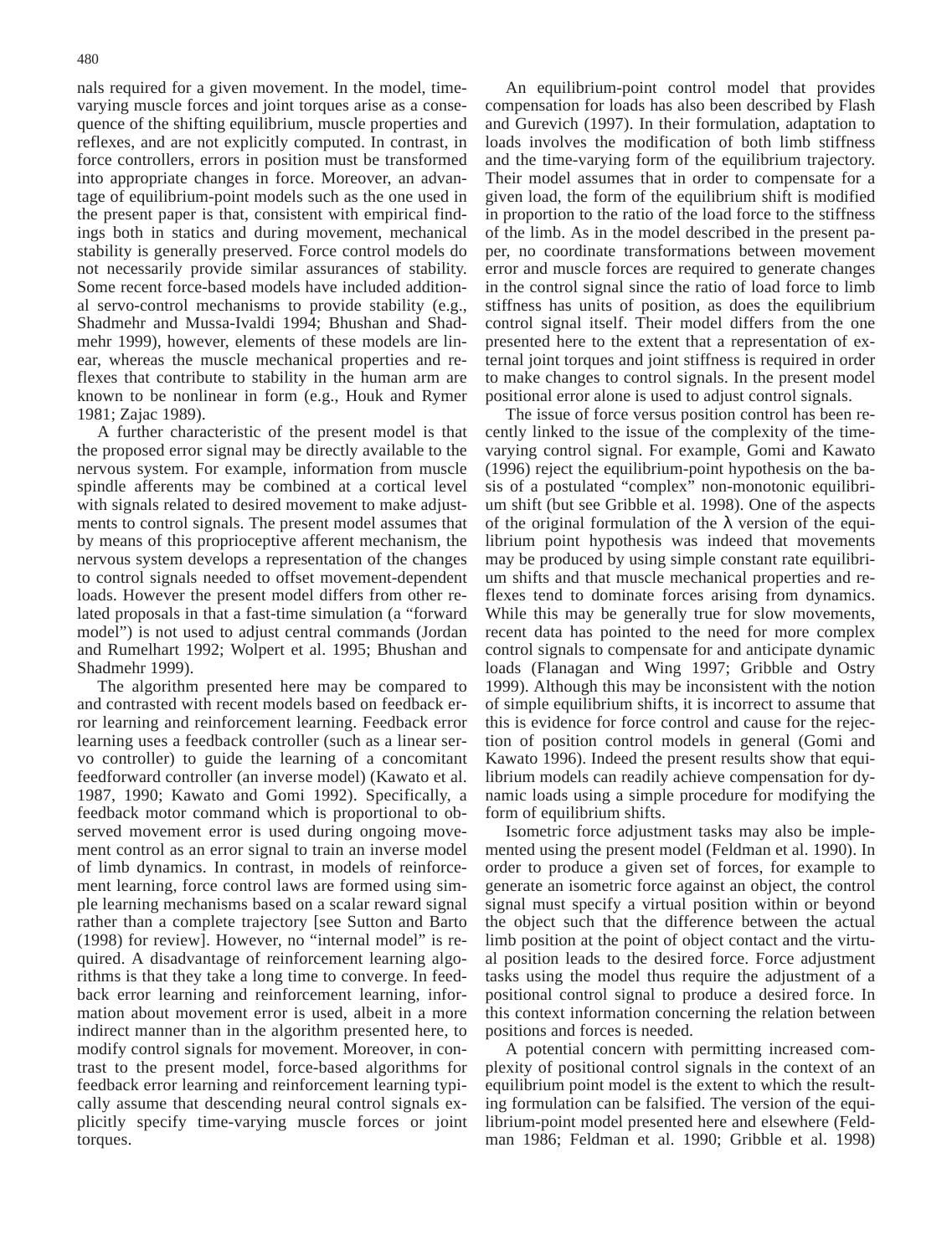makes testable predictions about several aspects of the mechanism underlying movement control. For example, it proposes that agonist and antagonist activation are linked through "reciprocal" central commands. The model also makes specific predictions about the relative levels of central and afferent contributions to muscle activation during movement. Moreover, the present formulation can provide explicit predictions about the timevarying form of muscle activity associated with adapted control signals.

The model presented here relies on the assumption that information about the control signal, the desired trajectory and the actual trajectory is available to the nervous system following a movement in order that adjustments may be carried out on the basis of positional error. Whereas the specific mechanisms underlying the retention of information needed for adaptation are unknown, there is evidence from psychophysical and imaging studies of force-field learning that mechanisms exist for representing and storing this kind of information (Brashers-Krug and Shadmehr 1996; Shadmehr and Brashers-Krug 1997; Shadmehr and Holcomb 1997). Control signals associated with force-field learning are initially stored in a labile form that has a time course in the range of 4–6 h. Following consolidation, a more permanent representation may be maintained for several months.

In the present formulation it has been possible to reproduce empirically observed movement patterns on the assumption that the magnitude of the co-contraction command is held constant over the course of a given movement. However, consistent with empirical data, we have assumed that the magnitude of the co-contraction command is scaled in proportion to movement speed (Bennett 1993). Likewise, in modeling studies in order to reproduce empirically observed patterns of limb stiffness the magnitude of the co-contraction command must be scaled in proportion to movement speed (Gribble et al. 1998).

In the simulations presented here, the adaptation procedure was halted after a fixed number of iterations. Other stopping rules may be used as well. For example, if simulations are based on empirically recorded movements, the procedure may be halted once movement accuracy falls within a range associated with the empirically measured variability. We have repeated the simulations shown in Fig. 3 using a stopping rule based on ±3 SDs about the average trajectory. In all cases, two or three iterations were required to generate simulated movements that fell within this range.

In principle one may continue to iterate the procedure to achieve any desired level of movement accuracy. However, as illustrated in Figs. 1B and 4, as the number of iterations increases, smaller and smaller reductions in fitting error are associated with increases in the complexity of the modeled control signal. To guard against over-fitting, empirically based criteria such as described above may be used to limit the number of iterations. More generally, information about movement errors may be provided by sensory feedback and used in conjunction

with the accuracy requirements of the task in order determine the need for further adaptation.

As a first approximation, we have assumed that in the process of modifying control signals, the positional error signal may be directly added to the previous control signal using a gain of 1.0. As a consequence the model achieves compensation for loads using a small number of iterations. However, as is true of other models of adaptation, the gain of the error signal remains a free parameter that may be estimated on the basis of empirical data. The time course of compensation in the model may thus be increased by using smaller multiples of the error signal.

Although we have demonstrated that the algorithm presented here successfully adapts for loads in the context of the present human arm model, presumably the stability of the algorithm in systems with other dynamics, or when coupled to other loads, may vary. The generalizability of the algorithm to other mechanical environments thus remains to be established.

**Acknowledgement** This research was supported by NIH grant DC-00594 from the National Institute on Deafness and Other Communication Disorders, NSERC-Canada, and FCAR-Quebec.

## **References**

- Almeida GL, Hong DA, Corcos D, Gottlieb GL (1995) Organizing principles for voluntary movement: extending single-joint rules. J Neurophysiol 74:1374–1381
- An K, Hui F, Morrey B, Linscheid R, Chao E (1981) Muscles across the elbow joint: a biomechanical analysis. J Biomech 14:659–669
- An K, Kaufman K, Chao E (1989) Physiological considerations of muscle force through the elbow joint. J Biomech 22:1249–1256
- Atkeson CG (1989) Learning arm kinematics and dynamics. Annu Rev Neurosci 12:157–183
- Bennett DJ (1993) Torques generated at the human elbow joint in response to constant position errors imposed during voluntary movements. Exp Brain Res 95:488–498
- Bhushan N, Shadmehr R (1999) Computational nature of human adaptive control during learning of reaching movements in force fields. Biol Cybern 81:39–60
- Bizzi E, Accornero N, Chapple W, Hogan N (1982) Arm trajectory formation in monkeys. Exp Brain Res 46:139–143
- Bizzi E, Accornero N, Chapple, W, Hogan N (1984) Posture control and trajectory formation during arm movement. J Neurosci 4:2738–2744
- Brashers-Krug T, Shadmehr R (1996) Consolidation in human motor memory. Nature 382:252–255
- Conditt MA, Mussa-Ivaldi FA (1999) Central representation of time during motor learning. Proc Natl Acad Sci USA 96:11625–11630
- Conditt MA, Gandolfo F, Mussa-Ivaldi FA (1997) The motor system does not learn the dynamics of the arm by rote memorization of past experience. J Neurophysiol 78:554–560
- Cooke JD, Virji-Babul N (1995) Reprogramming of muscle activation patterns at the wrist in compensation for elbow reaction torques during planar two-joint arm movements. Exp Brain Res 106:177–180
- Feldman AG (1966) Functional tuning of the nervous system with control of movement or maintenance of a steady posture. II. Controllable parameters of the muscle. Biophys J 11:565–578
- Feldman AG (1986) Once more on the equilibrium-point hypothesis ( $\lambda$  model) for motor control. J Mot Behav 18:17–54
- Feldman AG, Orlovsky GN (1972) The influence of different descending systems on the tonic reflex in the cat. Exp Neurol 37:481–494